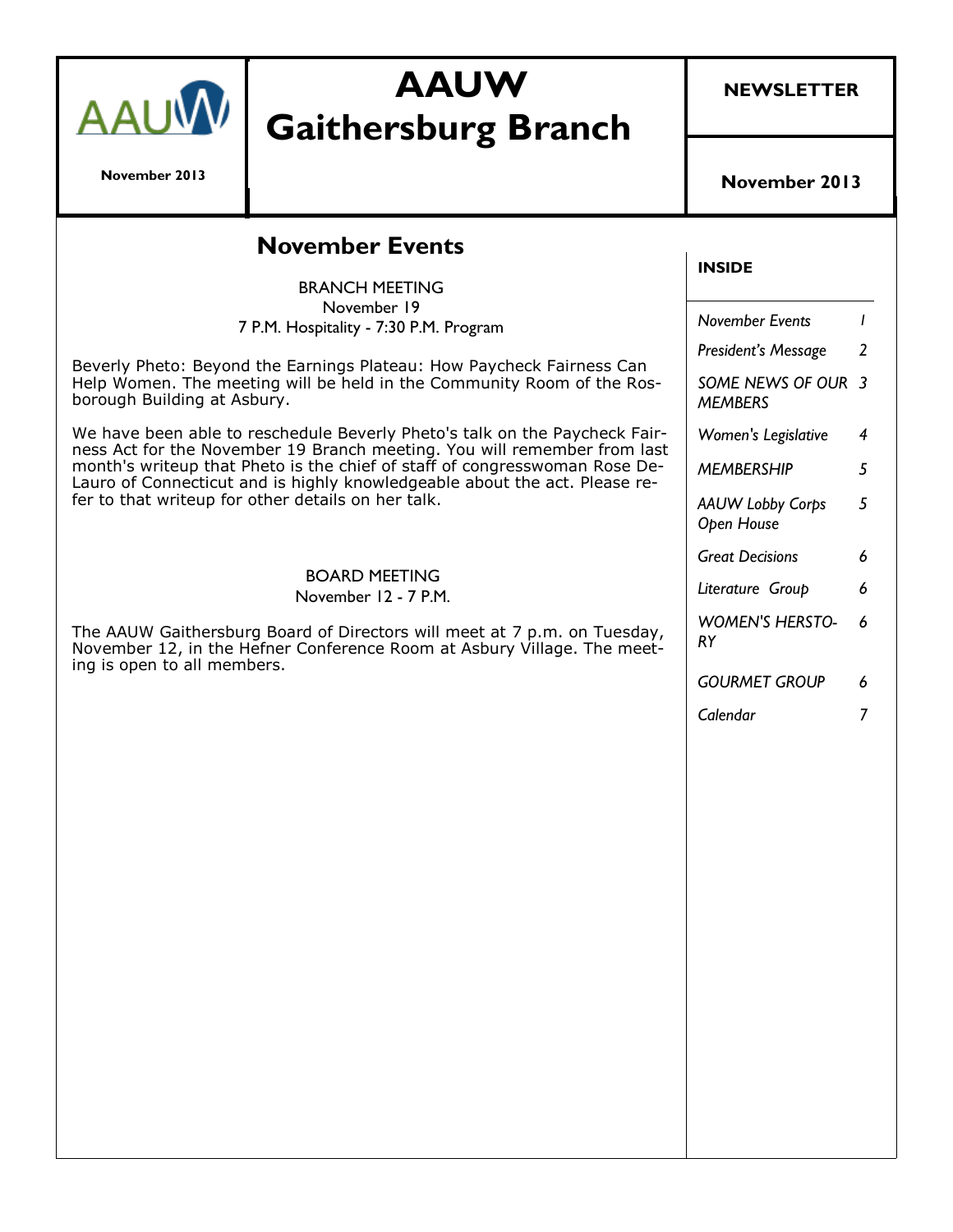### **PRESIDENT'S MESSAGE**

#### *- Mary Wykes*

What a beautiful whirlwind month October has been, with AAUW activities and family events and little time to think about cleaning house, which I must do within the next two days when I will be hostess for our Great Decisions discussion group at which time we will consider the well-written article on a timely subject, "China in Africa" by David Shinn.

The first of the delightful events of the month was the Manhattan Short Film Festival at the Kentlands theater. Thanks to our cultural arts chairperson, Haydee Rollin, for keeping us informed about these great events in the Kentlands. After seeing ten award-winning short films from around the world, we were asked to vote for the one we liked best and for the actor or actress we thought gave the winning performance. It was a difficult decision. Our group seemed to agree that the choice was between the one from Finland and the one from Russia. It will be interesting to see how the world votes. The Kentlands theater had the only showing of these films in Maryland. We are so fortunate to have this interesting festival shown right in our community.

At our October Board meeting the annual audit report of the teasurer's books was presented. Thanks to Anna Fraker, Diane Carvey, and Vivian Otto for the fine report, which showed everything in good order, thanks to the diligent efforts of our treasurer Terry Medlar. (Terry reported that she has now mastered the program Quicken and is using it in keeping records of our income and expenses.)

Sunday, October 13, was the 57th anniversary of my wedding and I celebrated it by visiting my husband's grave at the historic Mt. Olivet Cemetery in Frederick, along with my son Paul. We planted pansies and filled the vases with new flowers and remembered our happy life together. Then we proceeded to Damascus for a wonderful family dinner at my daughter Pam's. Just a year ago we were observing our Gaithersburg Branch's 40th anniversary along with my wedding anniversary! How fast the year has flown!

Our October Branch meeting was a huge success, beginning with Jean Hirsch's delicious refreshments and the interesting program presented by Fariba Parsa, University of Maryland Visiting Scholar, on the topic "Iran Women's Movement." Because of the government shutdown, our speaker for October asked to be rescheduled and thankfully Fariba was able to move her talk from November to October at the last minute. We look forward to Fariba becoming a member of our Branch.

On Saturday, October 19, Terry Medlar and I attended the State Fall Board Meeting in Severna Park.

During this meeting, ably conducted by President Pat Stocker, who had just recently been hospitalized and was still in a recovery mode, there was a discussion of current issues on which we are involved at the state level and an update on the status of our organization to ensure that we share a vision of AAUW's role in Maryland for the coming



year. Among areas of continuing concern are those of human trafficking, sexual assault in the military, paycheck fairness, and encouraging more women to enter STEM fields. Our Gaithersburg Branch will be hosting the Summer Leadership Training and Board Meeting in July 2014. This will again give us a wonderful opportunity to know some of our counterparts from other branches throughout the state, as well as some of our national staff.

On Saturday evening, October 19, I attended our Gourmet Group dinner at Madeleine and Francois Martzloff's.

Even though we had a small group, the food, as always, was delicious, and the fellowship and conversation lively. I have been reflecting on the wonderful diversity of our small group--members originally from Russia, Panama, Germany, Holland, and France!

And so we are up to Sunday, October 20, with the looming 6 p.m. deadline for the newsletter submission.

What's ahead for me in October? Great Decisions at my home on the 22nd, Womens Herstory (at Anita Taylor's) where I will present on Margaret Sanger and other early women in the family planning movement, and the Literature Group meeting at my home on the 26th when we will discuss the Pulitzer prize-winning book, Caleb's Crossing, by Geraldine Brooks. Now I've finished just in time to watch the Washington Redskins (will they change the name of the team?) play the Chicago Bears. (My first job out of college at IBM was in Chicago in an office building which also housed the office of the Chicago Bears--long before I knew anything about professional football.)

A final thought. Have you been watching the interesting "First Ladies--Influence & Image" series every Monday night at 9 p.m. on C-SPAN? I have enjoyed it thoroughly. The next one is on October 21 on Eleanor Roosevelt. They started with Edith Roosevelt on September 9 and will end with Michelle Obama on February 10. It is a wellresearched and documented series. Check cspan.org.firstladies if you missed it.

Best wishes for your good health and happiness in the month ahead.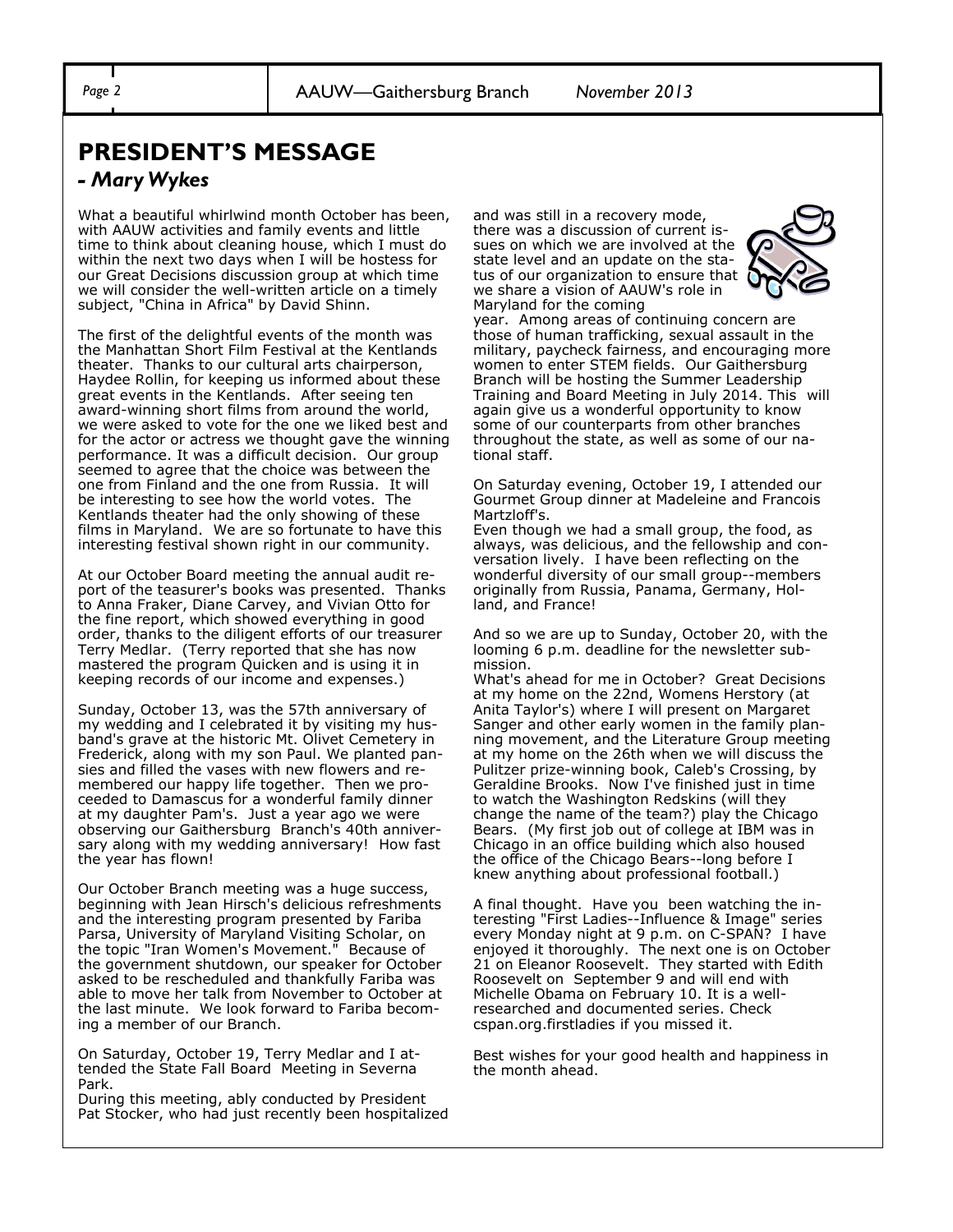### **SOME NEWS OF OUR MEMBERS** *- Mary Wykes*

Marion Plumb spent two months at her summer home in Mexico, New York, and is now living with her son Dexter and his wife Wanda in Jefferson. Marion looks forward to hearing from her friends in the Branch and would appreciate phone calls or visits whenever anyone is in her area.

Our newsletter editor Qing Jiang will be visiting her family in China for three weeks soon after publishing our November newsletter. She promises to come to our December meeting so we can express our appreciation to her in person for the wonderful job she continues to do as our newsletter editor.

Our co-program vice presidents, Anita Taylor and Patsy Marks, both returned from their travels in time to attend our wonderful October program. Anita had attended her high school class reunion in Kansas and Patsy had been at a wedding in North Carolina. Marilyn O'Connell, our membership vice president, barely had time to unpack from her cruise to Turkey, the Greek islands, and Israel before she was off for a week's visit with her daughter Jacqueline and family in Ohio. She reports having had a wonderful time on both trips.

We welcomed new member Frieda Reitman and her husband Julian at our October Branch meeting. They attended with their neighbors Maria and Larry Roberts. I was sorry to learn a few days later that Larry was hospitalized. We wish him a speedy recovery.

Congratulations to our member Heather Reichardt who has recentlly been named to the Montgomery County Commission for Women. She tells me that the commission is already working on plans for the Women's Legislative Briefing to be held in January at the campus of the Universities of Shady Grove. Many of us have attended the last couple of years. It is a wonderful way to meet and hear from our legislators, as well as being an opportunity to recruit new members for our Branch since this is a "Shape the Future" event where we have a table telling the attendees about our organization and its mission.

Dorothy Camara, Jean Hirsch and I attended

the Bethesda-Chevy Chase Branch meeting Saturday, October 12 at the Fox Hill retirement community where we enjoyed hearing Maurine Beasley, Ph.D., speak on "Women's Portrayal and Participation in



Journalism." Beasley has recently written an award -winning book entitled Eleanor Roosevelt, Transformative First Lady. As a journalist and as a journalism historian and university professor, she has known many famous women journalists, including Helen Thomas.

Thanks to Louise Chatlynne's participation in the Inter-Branch committee of Montgomery County, we are receiving the newsletters from our sister branches in the county and receiving invitations to attend their meetings. I hope more of our members will attend the interesting programs being held by nearby branches and that some of the other branch members will be attracted to some of our meetings.

Haydee Rollin has her beautiful condo in the Kentlands on the market and plans to move to a retirement community near her daughter in New York State as soon as she sells her home. As our cultural arts chairperson for many years, Haydee has been a vital part of our Branch and will be greatly missed when she moves. Let's all enjoy seeing her as much as possible while she is still living here.

Jean Friedmann has recently undergone major surgery and is recuperating at her home in Frederick. We wish her a speedy recovery.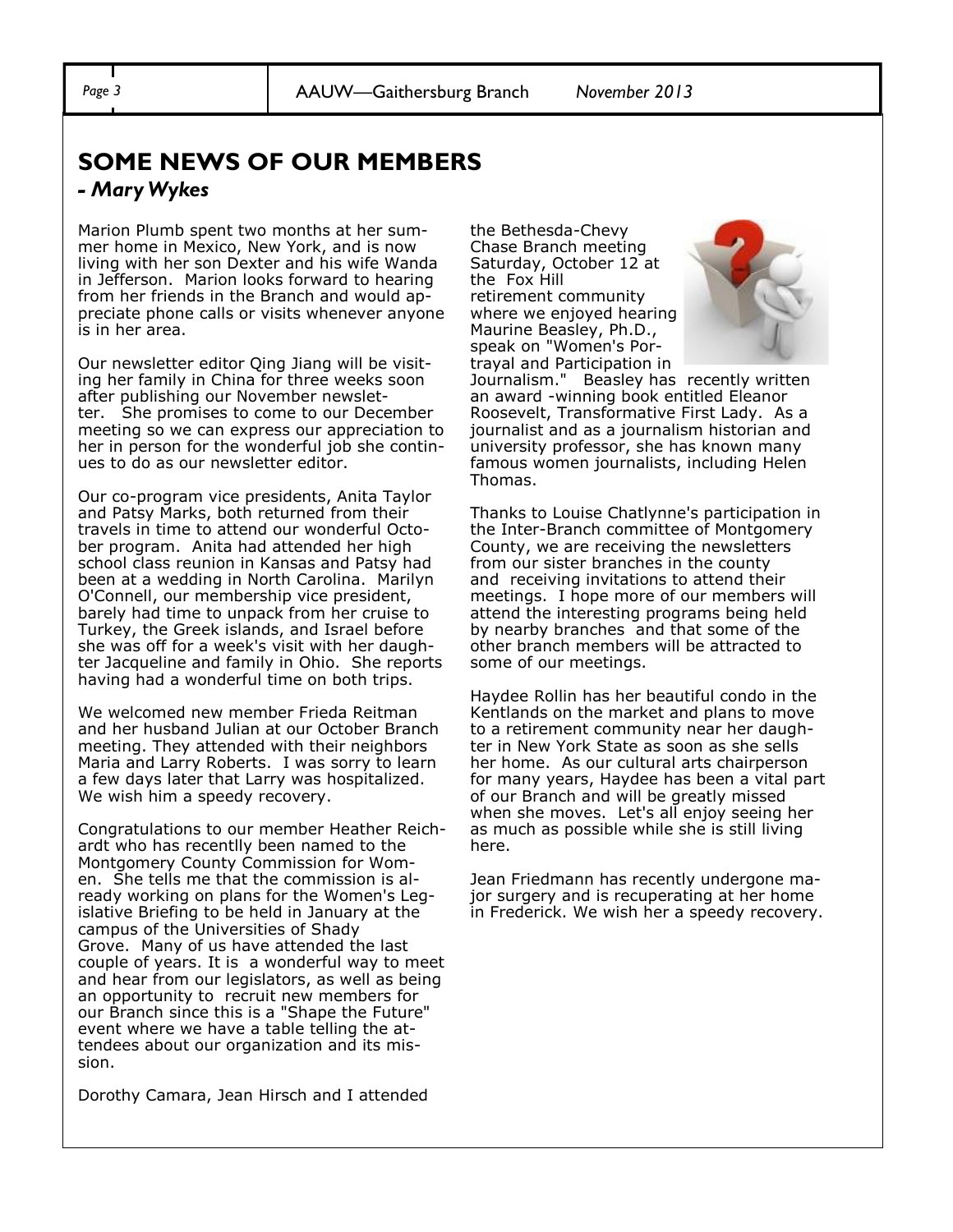### **Women's Legislative Briefing**

THE MONTGOMERY COUNTY COMMISSION FOR WOMEN

and our many co-sponsoring organizations invite you to the

# **Women's Legislative Briefing** 2014

# Sunday, January 26, 2014

TIME: 12:00 - 6:00 pm

LOCATION: The Universities at Shady Grove, Bldg II, 9630 Gudelsky Drive, Rockville, Maryland



### OPENING CEREMONY WITH KEYNOTE ADDRESS BY **JOANNE BAMBERGER**

Author of the Amazon bestselling book Mothers of Intention: How Women & Social Media are Revolutionizing Politics in America

Registration begins at noon with light refreshments. The conference will open with the keynote address. Compelling seminars on legislation in the Maryland General Assembly will fill out the afternoon. A reception will

conclude the event providing an opportunity to meet with county and state elected officials, advocates and representatives of the most prominent county, state and national women's organizations.

Sign language interpreter services will be provided only

or other services or aids are needed to participate in this

activity, please call 240-777-8207 or email a request to

richard.bingham@montgomerycountymd.gov.

upon request with notice as far in advance as possible, but no less than 72 hours prior to the event. If these

**Register Online Now!** or Download a Mail-In Registration Form

**General Admission** \$15 in advance, \$20 at the door co-sponsorship and exhibit table opportunities

For more information, please contact the Montgomery County Commission for Women at 240-777-8333.

www.montgomerycountymd.gov/cfw

**Silver Sponsor:** 

AARD

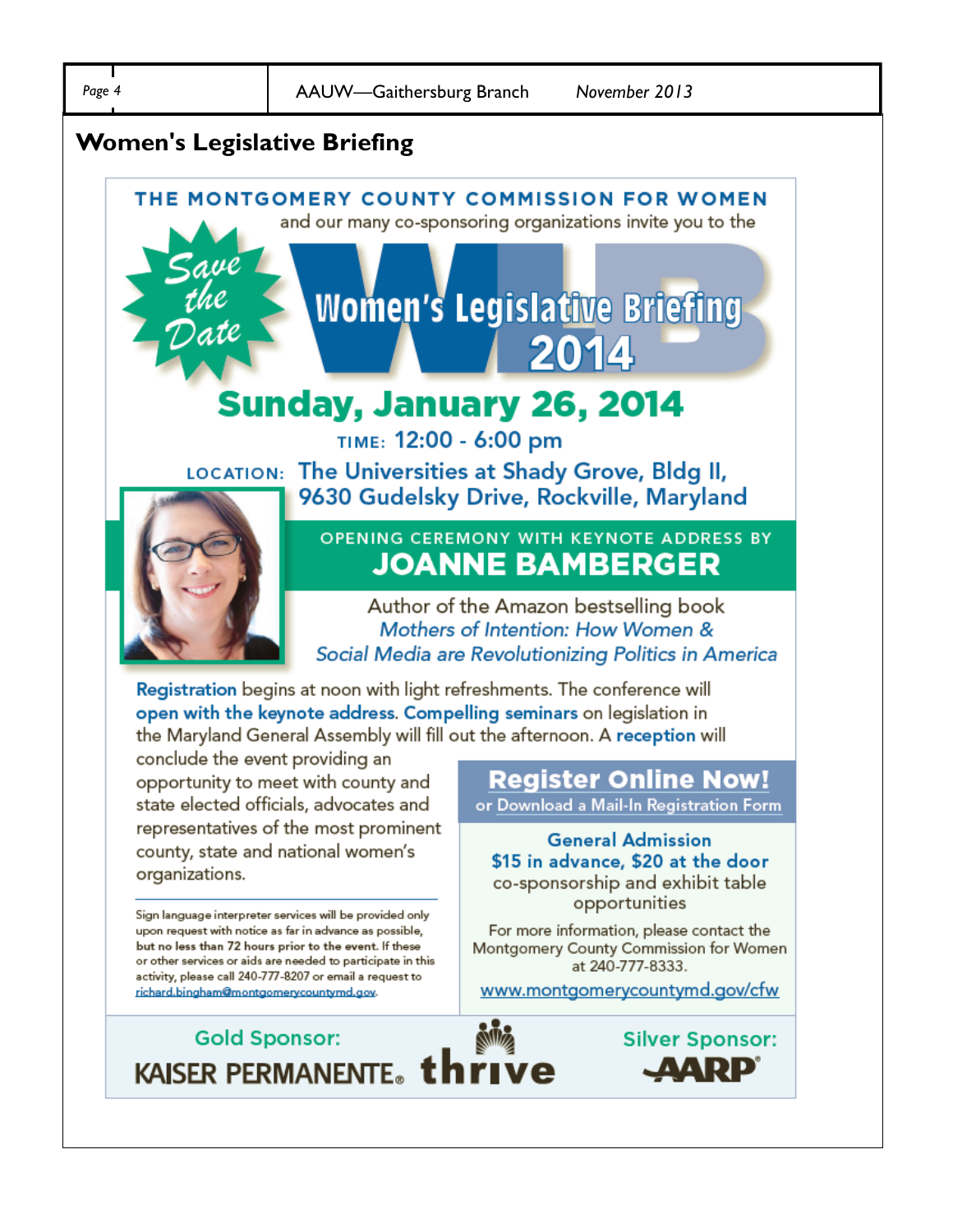*Page 5* AAUW—Gaithersburg Branch *November 2013*

### **MEMBERSHIP**

#### *- Marilyn O'Connell, Vice President for Membership*

I hope all our members will be at our next meeting to welcome our two new members, Catherine Brown and Frieda Reitman.

Cathy earned degrees from Wellesley, Bank Street College and Catholic University in psychology, early childhood education and social work.

Frieda graduated from Hunter College and earned her Ph.D. in economics from the New School for Social Research, New York. She was sssociate dean of the Business School, Pace

University, New York. and taught business management and economics.

There are still some members who have



forgotten to send me their yearly dues. I will be sending reminder e-mails this week. Thanks to all of you who have sent me your checks.

### **AAUW Lobby Corps Open House November 7, 2013 -** *Jean Kosow, Public Policy Chair*

The AAUW Lobby Corps will hold an open house on November 7 at the AAUW headquarters, 1111 Sixteenth Street, N.W., Washington, D.C.

Anyone interested in knowing more about the activities of the Lobby Corps is welcome to attend. If you are interested in attending

please contact one of the following members for more information.



Jean Kosow Maria Roberts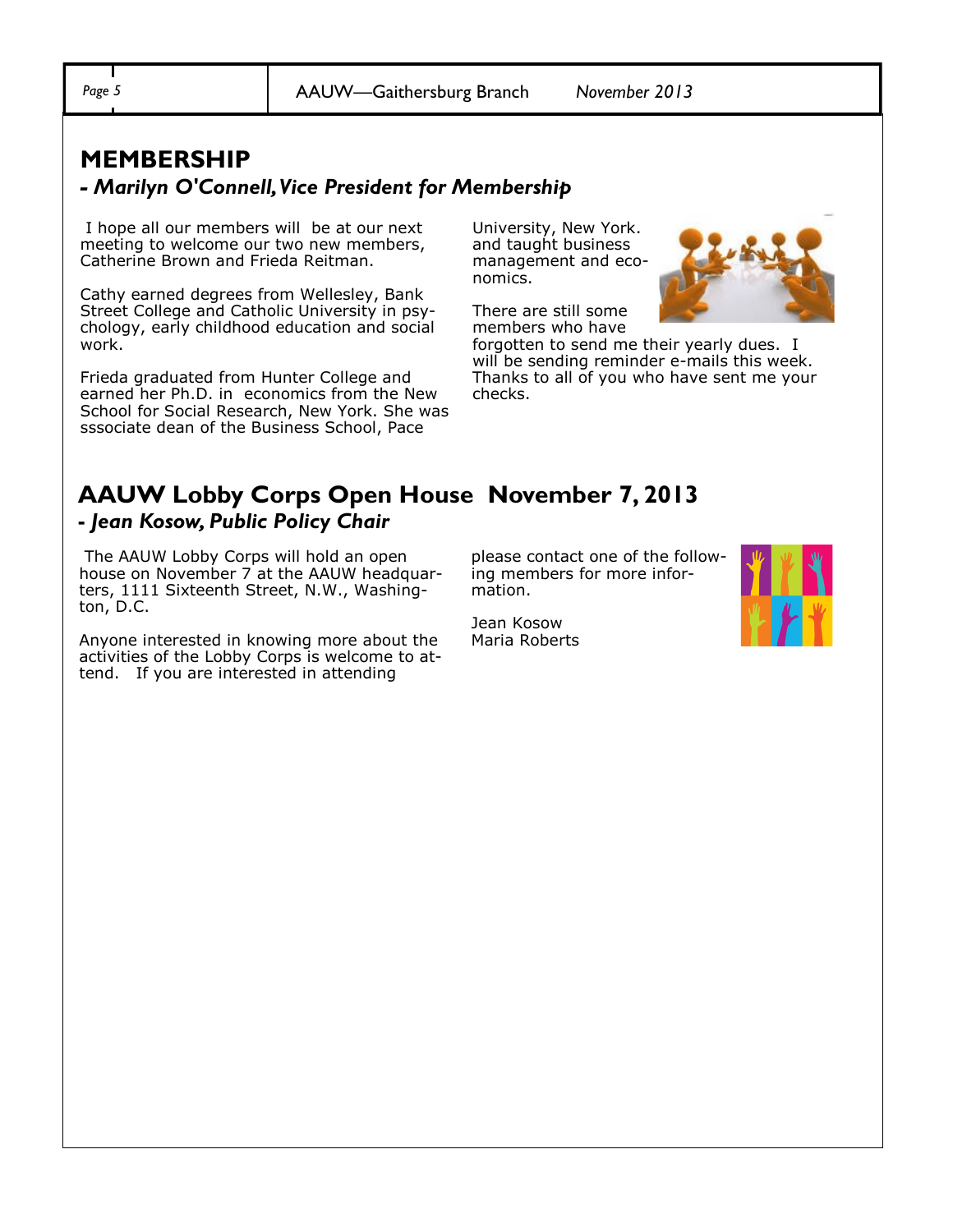

**WOMEN'S HERSTORY** *- Anita Taylor, Coordinator* 

The Women's Herstory Group will meet on November 20 at 2:30 p.m. at Anita Taylor's apartment. We will continue our exploration of women from the past whose stories were neglected and need to be told. Bar-

### **GOURMET GROUP** *- Mary Wykes*

The November dinner of the Gourmet Group will be at the home of Mary Wykes, at 7 p.m., Saturday, November 16. The theme will be "Practice for Thanksgiving," with everyone bringing a favorite recipe that they make at Thanksgiving and telling a bit about their family Thanksgiving traditions. We welcome new members (along with spouses and/or significant others) who enjoy cooking, eating, and friendly conversation

bara Stellar and Peggy Unsworth will introduce us to this month's selection of notable women



around the table. Call Mary if you would like to come. The group will not meet in December.



*Recording Secretary Dorothy Camara*

*Programs Patsy Marks Anita Taylor*

*Treasurer Terry Medlar* 

*Vice President for Membership Marilyn O'Connell*

*Corresponding Secretary Jane Carroll* 

*Newsletter Editor Qing Jiang*